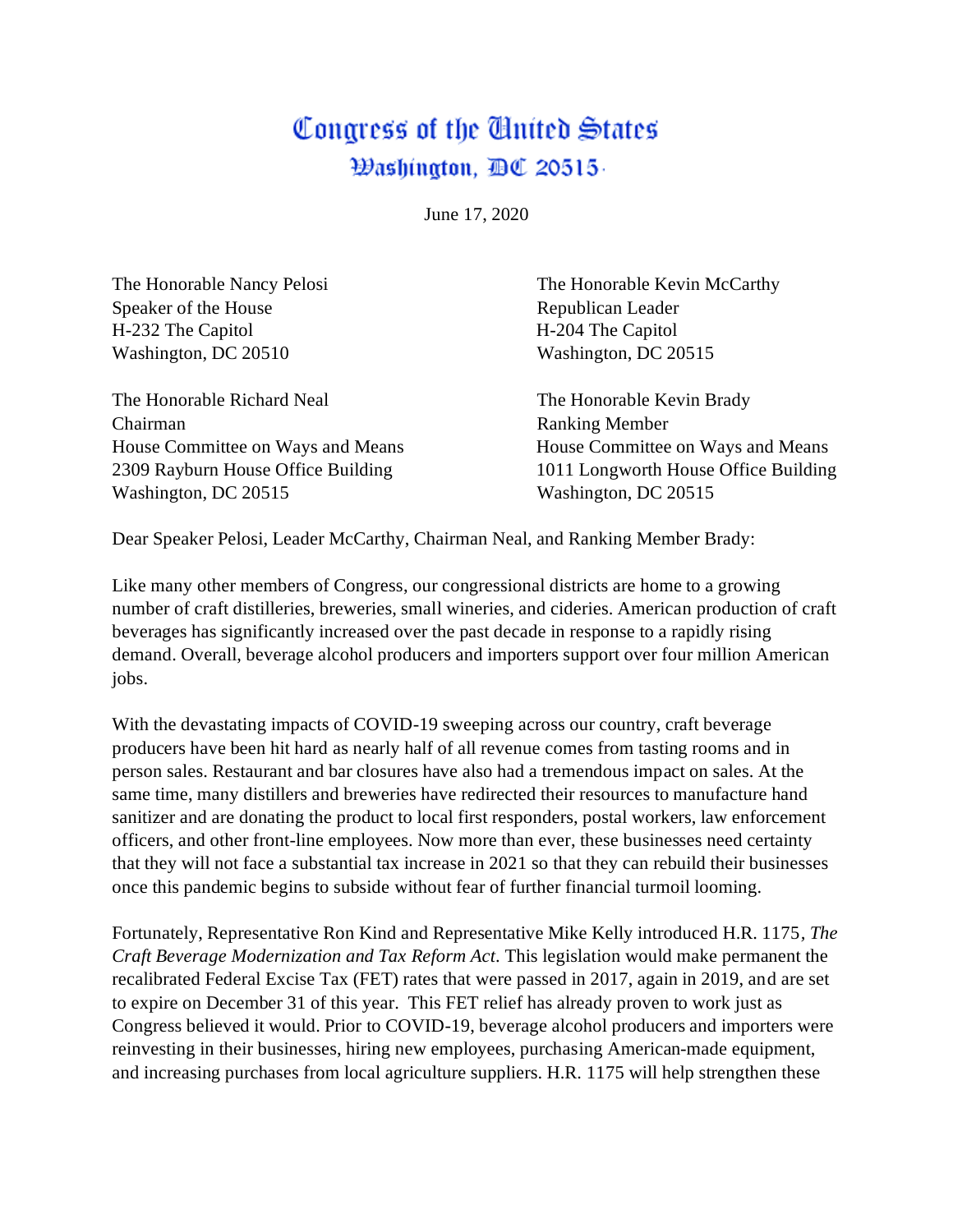Main Street businesses and preserve American jobs not just in the alcohol beverage industry but also retail, agriculture, and manufacturing.

Waiting to subject this tax relief to another extension or spending package at best disrupts business planning decisions, and at worst could potentially cause a return to unrealistic tax levels – that is why over 340 bipartisan members of the House have signed on as cosponsors to H.R. 1175. Given this overwhelming support, we hope that you will work to include H.R. 1175 in any appropriate legislation that is set to be considered on the House floor.

Sincerely,

Rogen Keeinnis

Roger Williams Jason Crow

Rep. Salud O. Carbajal Rep. Julia Brownley Rep. John Garamendi Rep. Harley Rouda Rep. TJ Cox Rep. Ted Lieu Rep. Jim Costa Rep. Juan Vargas Rep. Eric Swalwell Rep. Paul Cook Rep. Doug LaMalfa Rep. W. Gregory Steube Rep. Ted S. Yoho, D.M.V. Rep. John H. Rutherford Rep. Brian J. Mast Rep. Gus M. Bilirakis Rep. Neal P. Dunn Rep. Bill Posey Rep. Ross Spano Rep. Francis Rooney Rep. Darren Soto

Rep. Charlie Crist Rep. Alcee L. Hastings Rep. Al Lawson, Jr. Rep. Anthony Brindisi Rep. Joseph D. Morelle Rep. Sean Patrick Maloney Rep. John Katko Rep. Van Taylor Rep. Bill Flores Rep. Chip Roy Rep. Vicente Gonzalez Rep. Susan Wild Rep. Daniel P. Meuser Rep. Brian K. Fitzpatrick Rep. Scott Perry Rep. Steve Chabot Rep. Steve Stivers Rep. David P. Joyce Rep. Paul A. Gosar, D.D.S Rep. Bob Gibbs Rep. Christopher H. Smith

Member of Congress Member of Congress

Rep. Bill Johnson Rep. Troy Balderson Rep. Anthony Gonzalez Rep. Adam Kinzinger Rep. Tom Malinowski Rep. Andy Kim Rep. Mikie Sherrill Rep. Daniel T. Kildee Rep. Ted Budd Rep. David Rouzer Rep. Tom O'Halleran Rep. Andy Biggs Rep. Barry Loudermilk Rep. Doug Collins Rep. Tom Graves Rep. Buddy Carter Rep. James Baird Rep. Angie Craig Rep. Collin C. Peterson Rep. Tom Emmer Rep. Pete Stauber